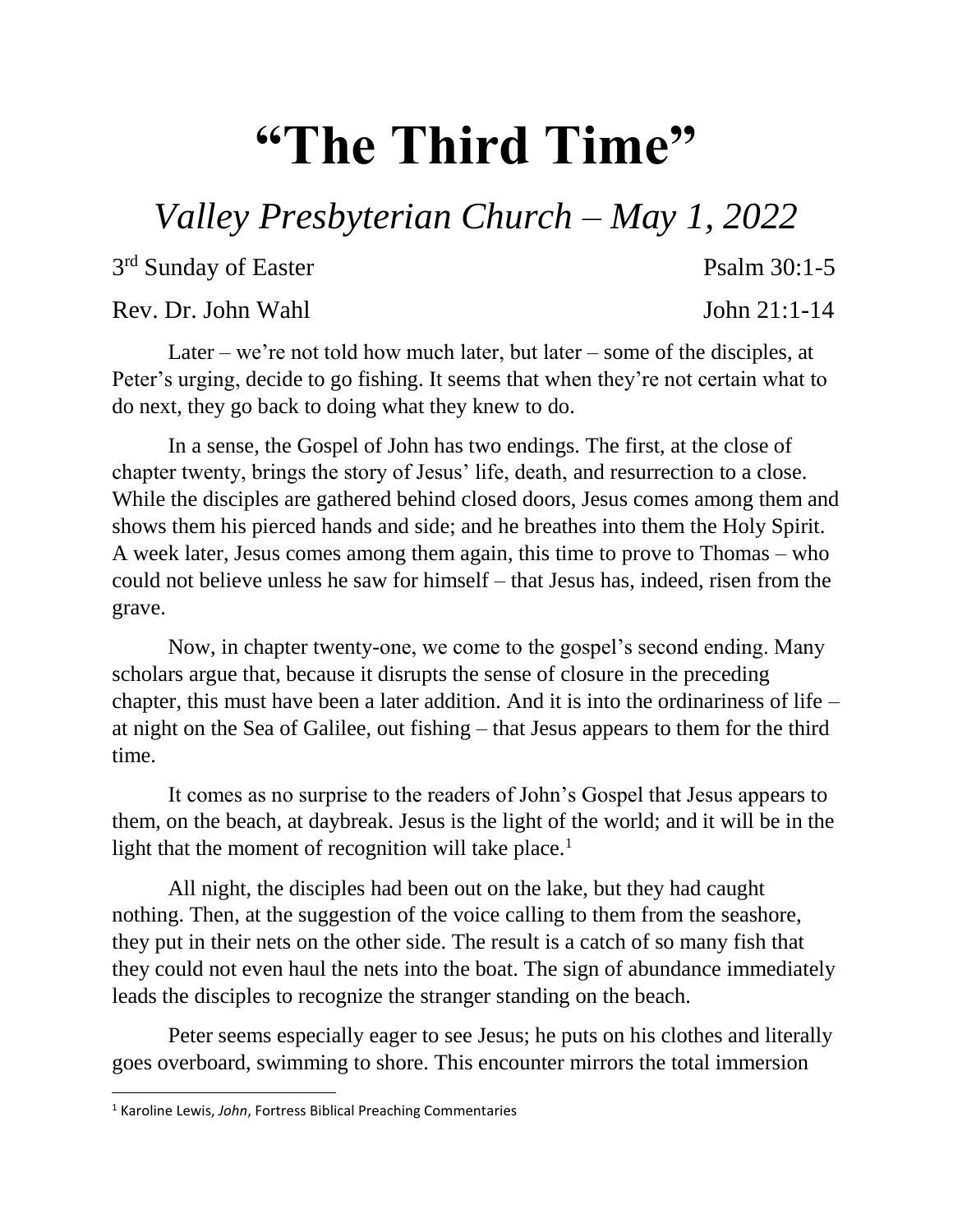displayed at the foot washing, when Peter insisted, "Lord, not only my feet, but also my hands and my feet." Just as Jesus had tied a towel around his waist, Peter here ties his coat to swim ashore.<sup>2</sup>

And just as Peter had been drawn to the charcoal fire in the courtyard outside of Pilate's palace on the night Jesus was arrested, here Jesus has been preparing breakfast for the disciples on another charcoal fire; and invites them to come and eat. Next week, we will read about how Peter – who had denied Jesus at the night-time fire three times – is taken aside and asked three times by Jesus, "do you love me." Grace is given even to the one who fallen farthest.

But, before this encounter, Jesus asks the disciples to bring their catch ashore. Even filled with so many big fish, the nets have not torn, they are intact; literally, there has been no "schism." Jesus had prayed, before his death, that his beloved would always be unified. Now, Jesus shows them that – if they listen to his voice and follow his instructions, they could carry out their life's work together, and with fruitful abundance.

Sometimes, as disciples of Jesus, we wonder when daylight will break, when all our hard work will pay off, when the nets will be full. Like those first followers, we live within the liminal, undefined space of sometime later. Without specific instructions otherwise, we go back to doing that which we know how to do, unable to imagine what it might be to throw our nets on the other side. We can see how rapidly the world around us is changing and know that the church will also need to change, but we can't imagine how. Change is hard; and so, we resist it.

Despite a fruitless night fishing, the disciples put their nets down again, on the other side, and the catch is so large they can hardly bring it in. Here, in its closing chapter, the Gospel of John is reminding us of the abundant nature of God's grace.

At the wedding of Cana, way back in the second chapter of John, when Jesus turned the water into wine, we are provided five details as indicators of abundance: there are six water jars, twenty to thirty gallons each, they are filled to the brim, they transform into the best wine, served at the end of the banquet. Here, in the disciples catch, we are also provided five details that show its abundance: the nets are so heavy they have to be hauled to shore, there are 153 fish, large fish, a variety of fish, the nets are not torn.

 $\overline{\phantom{a}}$ 

<sup>2</sup> Francis Taylor Gench, *Encounters with Jesus*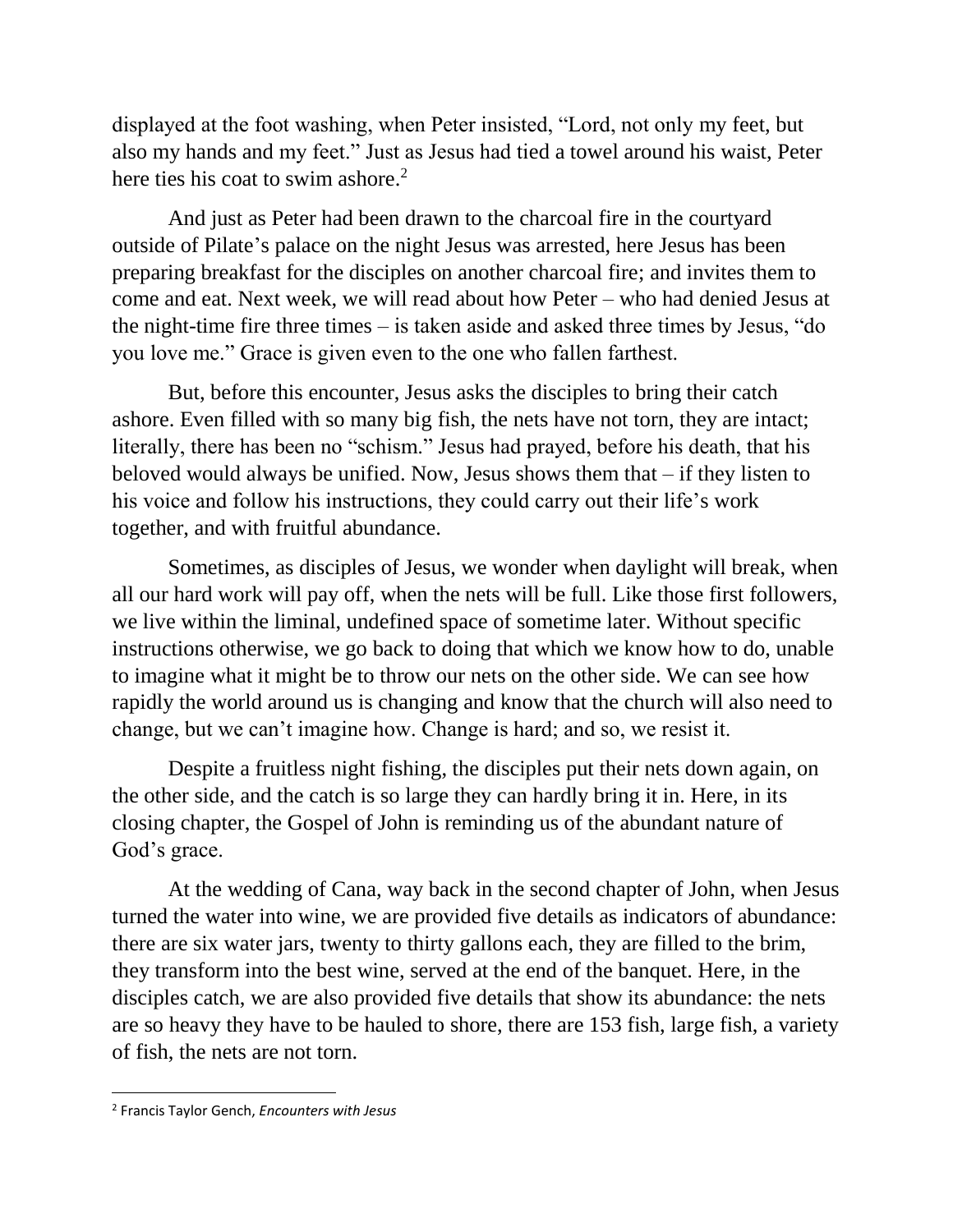God in the gospel of John is a God of provision and sustenance. Grace tastes like the best wine, like an abundance of fish. Grace comes as a result of the voice of Jesus and by following his commands, even if we don't initially recognize God's hand at work.

And so, it is here – at this breakfast on the beach, sitting around a charcoal fire – that the disciples receive a re-commissioning from the Lord. They are reminded of who they are and what they have been called to do. They are challenged to get back in the boat and try again; even if daylight has yet to break, even when change is hard.

One of my first – and least favorite – jobs after college was working at a phone bank for political fundraising. We were instructed to call the numbers on a list of previous donors and explain to them how important it was for them to reach down, deep and give more. I was not good at this. Many nights, I would hope and pray that – rather than having to read my prepared script describing how dire the situation was – no one would answer the phone.

I think that's a little like what many of us think when Jesus calls us to be disciples and cast our nets again and again. Those first disciples simply did as Jesus instructed, while we tend to say, "I hope no one is home." We might be afraid of a confrontation; or feel like we are trying to manipulate or force our beliefs on someone else. Proclaiming faith – especially using words – takes us out of our comfort zone.<sup>3</sup>

But our God – like the God in John's Gospel – is a God of provision and sustenance. Following the call of Jesus means putting your nets back into the sea even though you are tired and have not had success; it means placing our trust in God's abundant grace even in those times when we doubt our own intentions or abilities.

Surely, as the disciples sat with Jesus around the charcoal fire, having breakfast on the beach that morning, they recalled what he had said to them at the miraculous feeding of the 5000, "Whoever comes to me will never be hungry." And they, likely, also remembered how easily they – human as they are – wondered where the next meal was going to come from.

It can be so difficult for us to trust in God's provision and sustenance. With every new day, we imagine or feel new hungers. We look out onto the world and

 $\overline{\phantom{a}}$ 

<sup>3</sup> Karyn Wiseman in *WorkingPreacher.com*